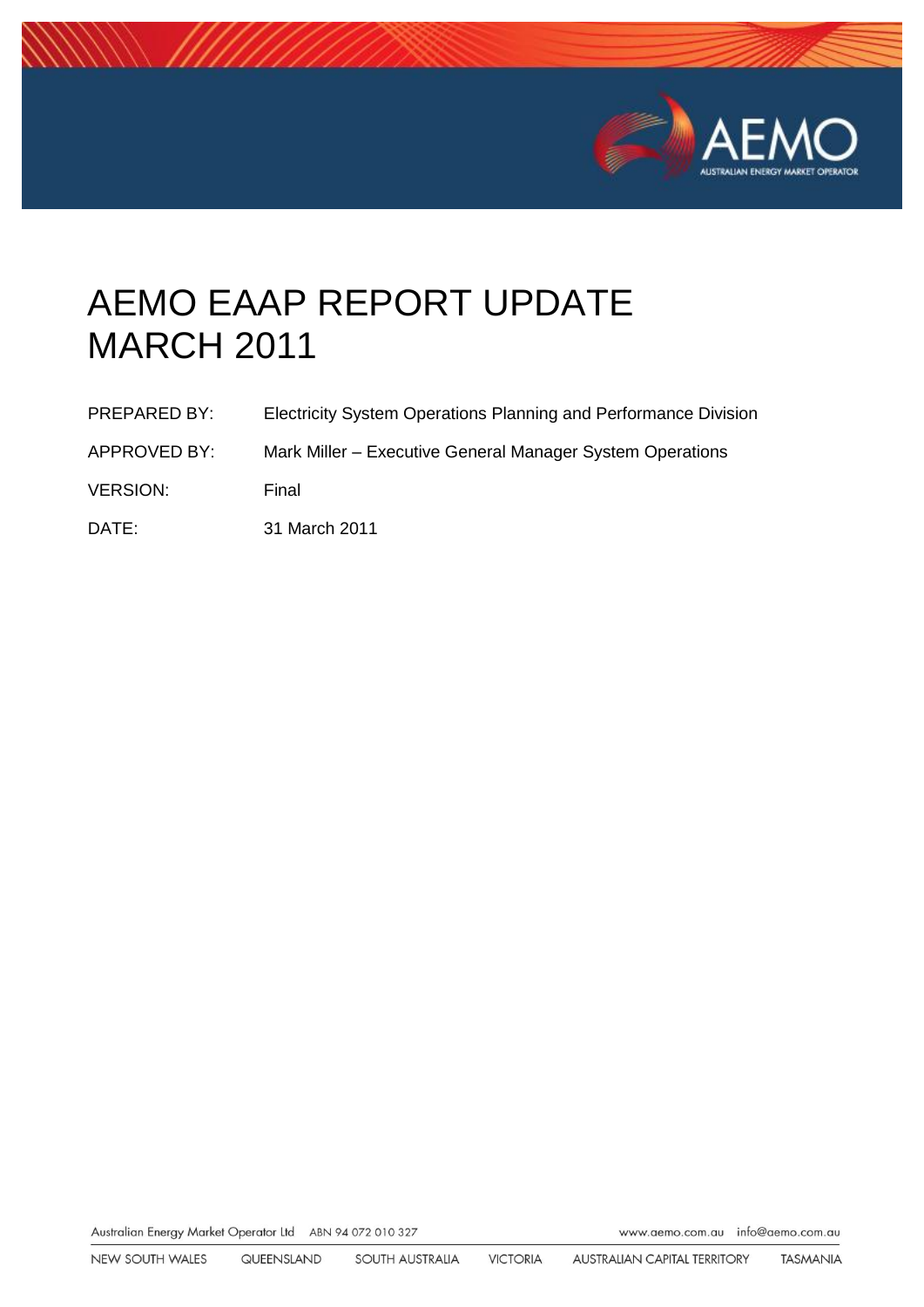

## Disclaimer

- *a) Purpose - This report has been prepared by the Australian Energy Market Operator Limited (AEMO) for the sole purpose of meeting obligations in accordance with clause 3.7C of the National Electricity Rules.*
- *b) No Reliance or warranty – This report contains data provided by third parties and might contain conclusions or forecasts and the like that rely on that data. This data might not be free from errors or omissions. While AEMO has used due care and skill, AEMO does not warrant or represent that the data, conclusions, forecasts or other information in this report are accurate, reliable, complete or current or that they are suitable for particular purposes. You should verify and check the accuracy, completeness, reliability and suitability of this report for any use to which you intend to put it, and seek independent expert advice before using it, or any information contained in it.*
- *c) Limitation of liability - To the extent permitted by law, AEMO and its advisers, consultants and other contributors to this report (or their respective associated companies, businesses, partners, directors, officers or employees) shall not be liable for any errors, omissions, defects or misrepresentations in the information contained in this report, or for any loss or damage suffered by persons who use or rely on such information (including by reason of negligence, negligent misstatement or otherwise). If any law prohibits the exclusion of such liability, AEMO's liability is limited, at AEMO's option, to the re-supply of the information, provided that this limitation is permitted by law and is fair and reasonable.*

*© 2011 - Australian Energy Market Operator Ltd. All rights reserved*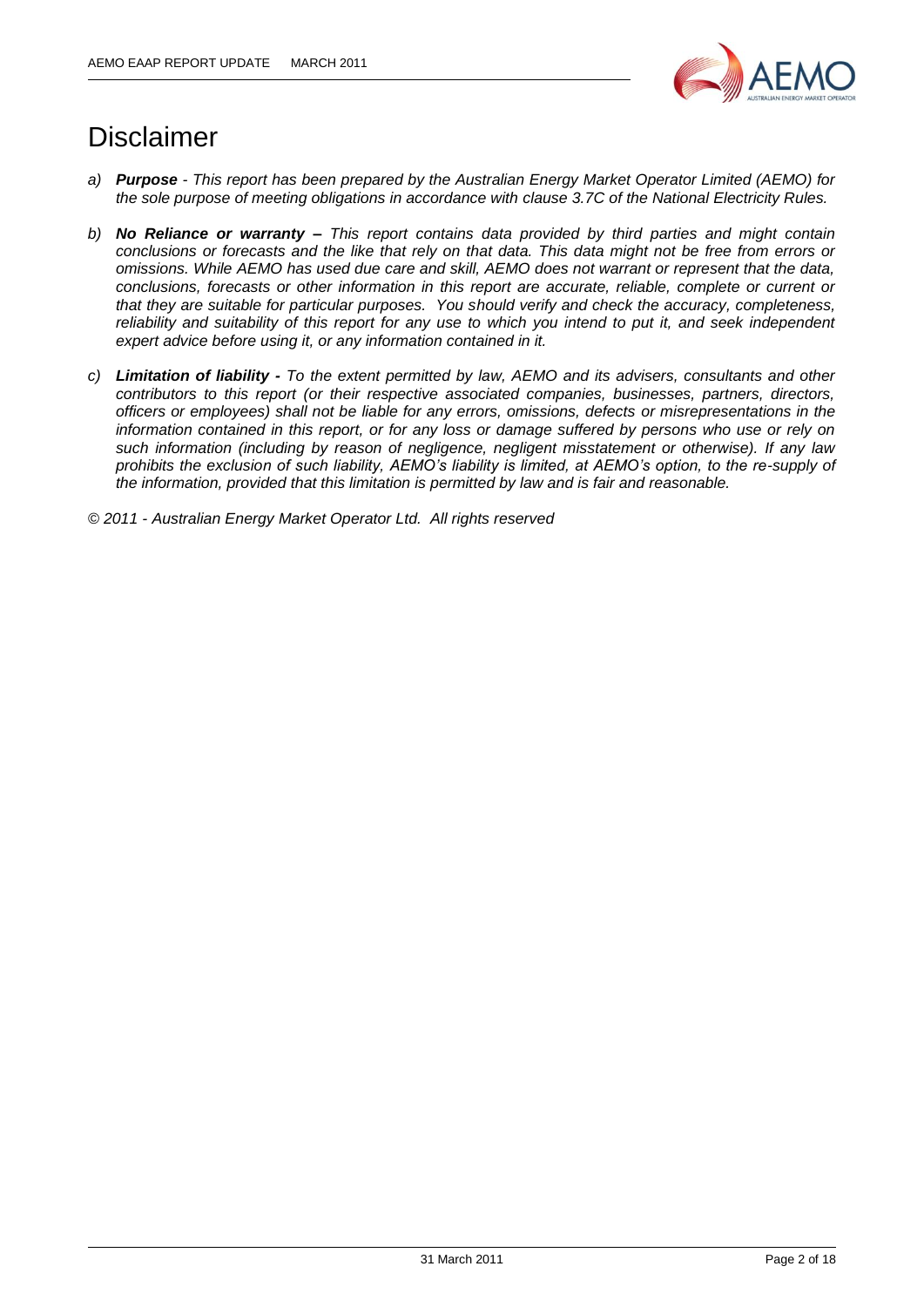

## **Contents**

| $\mathbf{1}$   |                                                                             |
|----------------|-----------------------------------------------------------------------------|
| 1.1            |                                                                             |
| 1.2            |                                                                             |
| 1.3            |                                                                             |
| $\overline{2}$ |                                                                             |
| 3              |                                                                             |
| 3.1            |                                                                             |
| 3.2            |                                                                             |
| $\overline{4}$ |                                                                             |
| 4.1            |                                                                             |
| 4.2            | Scenario 2: Short Term Average Rainfall - Forecast Unserved Energy (GWh) 10 |
| 4.3            | Scenario 3: Long Term Average Rainfall - Forecast Unserved Energy (GWh) 11  |
| 4.4            | FORECAST MONTHLY ENERGY GENERATION ON NEM-WIDE BASIS  12                    |
| 4.5            |                                                                             |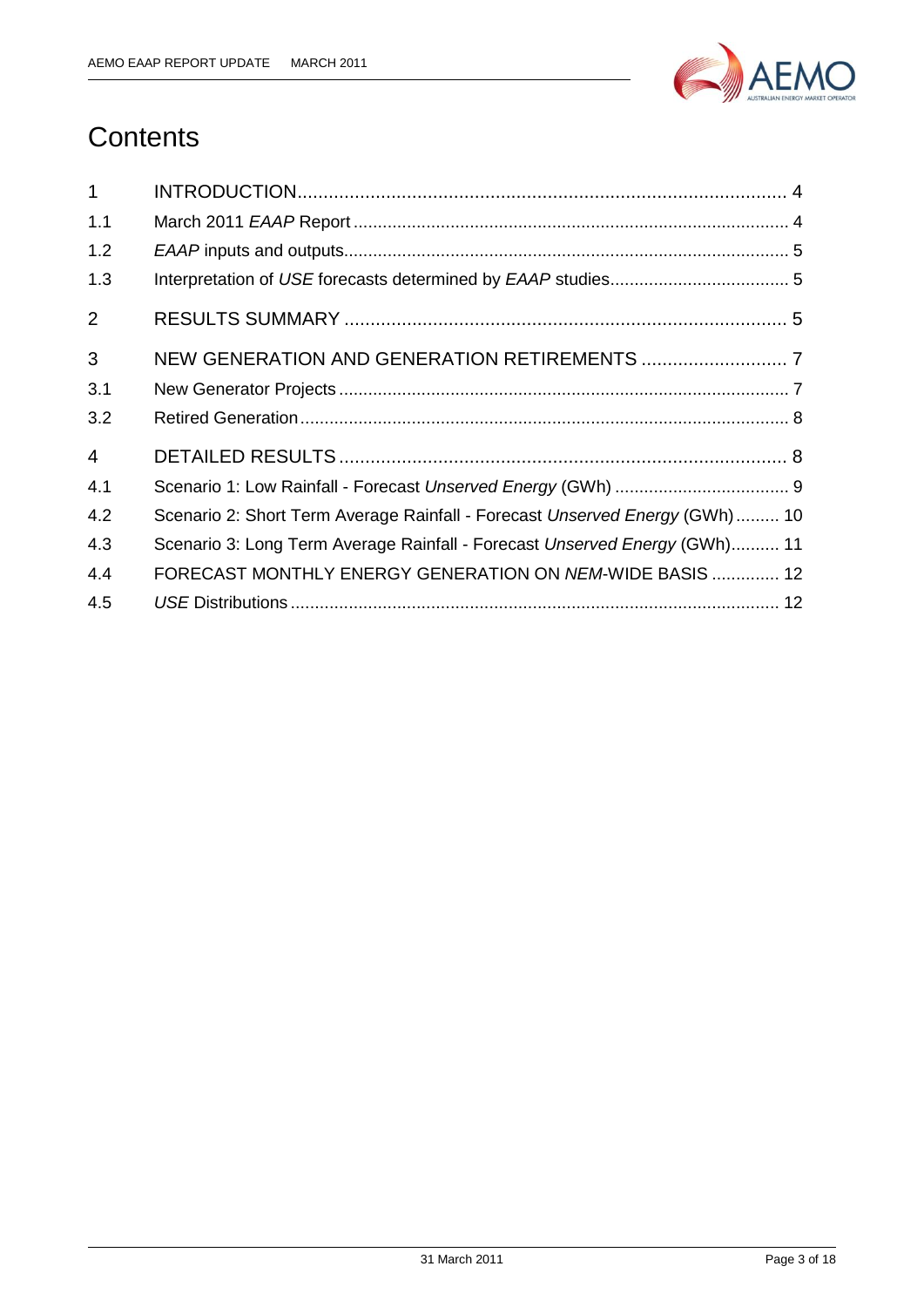

## <span id="page-3-0"></span>**1 INTRODUCTION**

AEMO is required by the National Electricity Rule 3.7C(d) to publish an EAAP<sup>1</sup> on a quarterly basis. The National Electricity Rule 3.7C(n) requires AEMO to comply with EAAP guidelines<sup>2</sup> in preparing *EAAP*.

The *EAAP*<sup>3</sup> replaced the quarterly AEMO Drought Scenarios Investigation Report, with the final Drought Report having been published in December 2009. The first *EAAP* was published on 31 March 2010.

*EAAP* uses probabilistic modelling to determine the regional *Unserved Energy* (*USE*) at an hourly resolution during the 24 month Study Period. This involves the use of time-sequential, security constrained optimal dispatch simulations, incorporating Monte-Carlo Simulations.

The annual percentage of *USE* per region is the key indicator of energy adequacy in the *NEM*.

#### <span id="page-3-1"></span>**1.1 March 2011** *EAAP* **Report**

The study period<sup>4</sup> for this *EAAP* report is from 1 April 2011 to 31 March 2013.

The closing date for submitting Variable GELF Parameters by Scheduled Generators was 7 February 2011.

For the purpose of this report "Year 1" is defined as 1 April 2011 to 31 March 2012, and "Year 2" is defined as 1 April 2012 to 31 March 2013.

This *EAAP* report is based on the following three Rainfall Scenarios:

**Scenario 1:** Low rainfall – based on rainfall between 1 July 2006 and 30 June 2007 for all Regions except New South Wales. For New South Wales the low rainfall scenario is based on the rainfall experienced between 1 June 2006 and 31 May 2007<sup>5</sup>.

**Scenario 2:** Short term average rainfall – based on the average rainfall recorded over the past 10 years.

**Scenario 3:** Long term average rainfall – based on the average rainfall recorded over the past 50 years, or the longest period for which rainfall data is available should this be less than 50 years.

<http://www.aemo.com.au/electricityops/408-0001.html>

3 Previous AEMO EAAP are available at the following location on *AEMO* website:

<http://www.aemo.com.au/electricityops/eaap.html>

-

<sup>1</sup> Energy Adequacy Assessment Projection (EAAP) – Glossary of the Electricity Market Rules defines the EAAP as 'A projection of AEMO's assessment of energy availability that accounts for energy constraints for each month over a 24 month period, which is prepared and published in accordance with rule 3.7C and is measured as *unserved energy* for each region."

<sup>2</sup> The *EAAP guidelines* have been determined following Electricity Rule Consultation Procedures and can be accessed using the following web link:

 $4$  A study period refers to a specified time period for which the Energy Adequacy Assessment Projections are conducted.

 $<sup>5</sup>$  Had this change not been made for New South Wales, the low rainfall scenario would have had more</sup> rainfall than the short term average rainfall scenario in the catchment areas.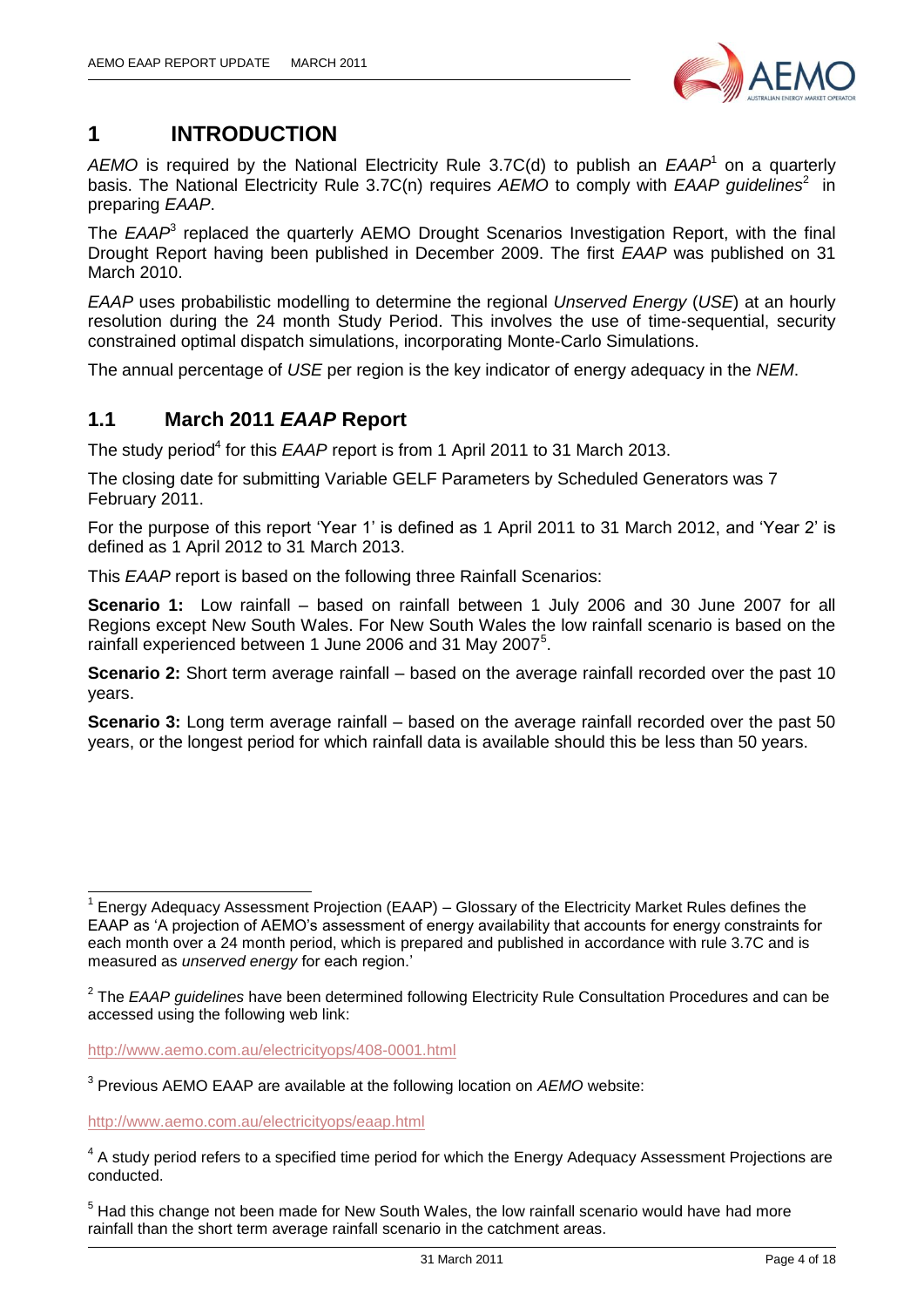

#### <span id="page-4-0"></span>**1.2** *EAAP* **inputs and outputs**

The closing date for GELF submissions was extended past the required timeframe specified in *EAAP guidelines* due to participant request. The scheduled generating units submitted their Variable GELF Parameters<sup>6</sup> by the extended deadline. These include all the scheduled generating units that had provided their generation constraints under various rainfall scenarios for the December 2010 *EAAP*.

The demand profiles used in March 2011 EAAP are consistent with the energy and demand projections that have been published in 2010 Electricity Statement of Opportunities (ESOO). Estimates of demand side participation published as "Very likely" in the 2010 ESOO have also been used as an input in March 2011 *EAAP*.

The *EAAP guidelines* require *AEMO* to publish the following *EAAP* reports:

- 1. *EAAP* Public Report This report will include the following items for each of the Scenarios on regional basis:
	- Monthly *USE* for the study period in GWh
	- *USE* for the first 12 months and for the second 12 months in the study period in GWh
	- Monthly energy generation for the study period in GWh on a *NEM*-wide basis
- 2. Private *EAAP* reports for each Generator who owns scheduled generating units or hydro power schemes that have been included in each of the Scenarios:
	- Monthly energy generation reductions in GWh for the scheduled generating unit or hydro power scheme for the study period
	- Monthly capacity reductions in MW for the scheduled generating unit or hydro power scheme for the study period
	- Monthly generation contribution in GWh from the scheduled generating unit or hydro power scheme for the study period
	- Monthly generation contribution in GWh for the first 12 months and for the second 12 months in the study period.

This *AEMO EAAP* Report Update March 2011 covers the requirement to publish the *EAAP* Public Report (i.e. first report stated above).

#### <span id="page-4-1"></span>**1.3 Interpretation of** *USE* **forecasts determined by** *EAAP* **studies**

The electricity supply estimates in this *EAAP* Report are based on the Variable GELF parameters submitted by *NEM* Scheduled Generators as required by the *EAAP guidelines*, during January and February 2011, so the results should be regarded as reflecting an input "snapshot" taken at that time.

The water-related energy limitations submitted by Scheduled Generators are based on the known share of water available for generation at the time, as advised by jurisdictions and water authorities.

## <span id="page-4-2"></span>**2 RESULTS SUMMARY**

-

The following tables summarise the annual *unserved energy* (*USE*) figures for each region, and provide comparisons between the *EAAP* published in December 2010 and the March 2011 *EAAP*

 $6$  Generator Energy Limitation Framework (GELF) – Glossary of the Electricity Market Rules defines the GELF as "A description of the energy constraints that affect the ability of scheduled generating unit to generate electricity prepared in accordance with the EAAP guidelines."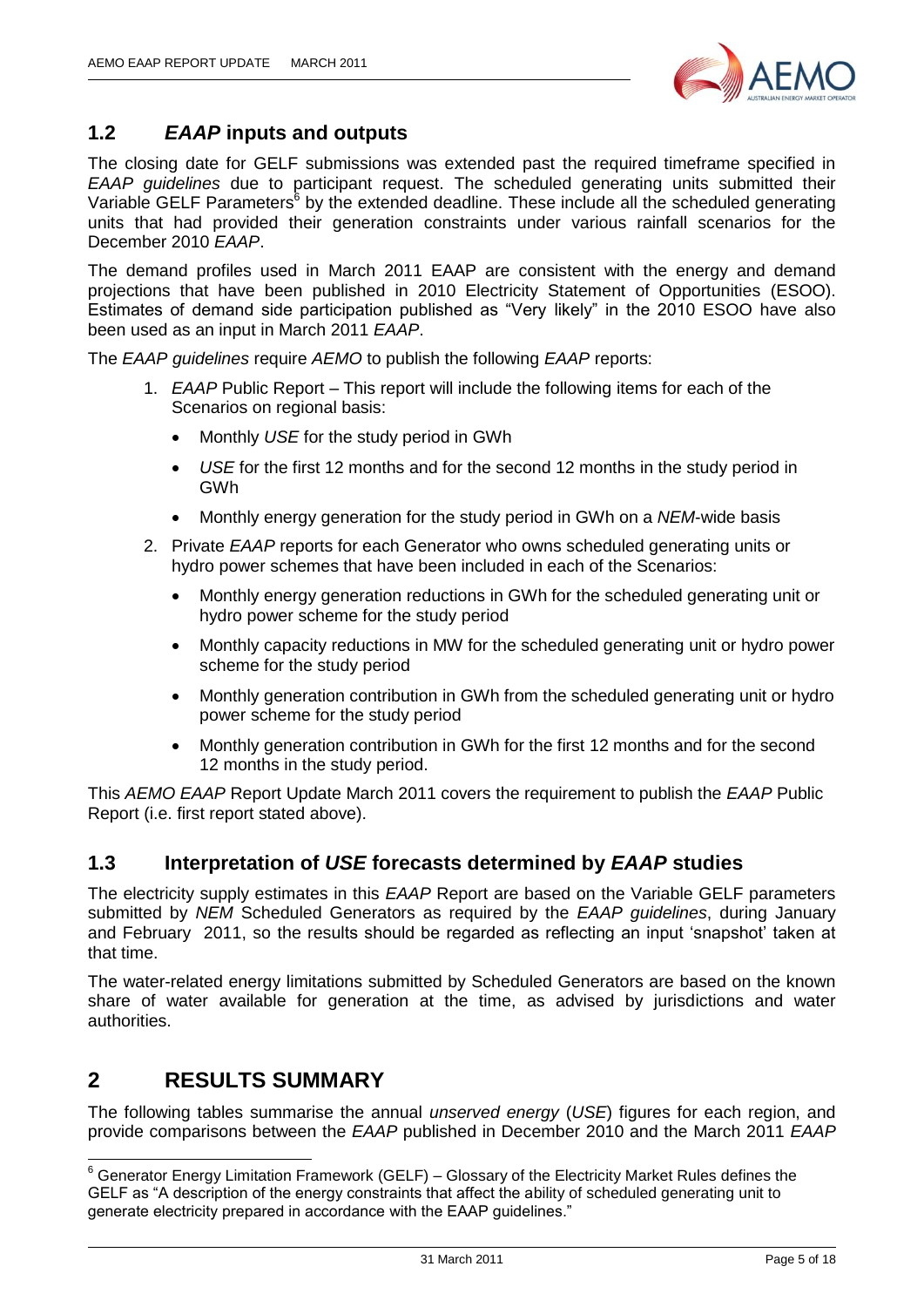

report. The grey shading highlights where the annual *USE* is higher than the Reliability Panel standard of  $0.002\%$ <sup>7</sup>.

The March 2011 EAAP results forecast small increases in *USE* for Queensland and small decreases for New South Wales, Victoria and South Australia for Year 1 of the low rainfall scenario. The marginal levels of *USE* forecast for these four regions are below the Reliability Panel Standard of 0.002%. There was no noticeable forecast *USE* for Tasmania in the December 2010 and March 2011 *EAAP* studies for Year 1 of the low rainfall scenario.

The March 2011 EAAP forecasts a significant increase in *USE* for Queensland as well as some increases in *USE* for New South Wales, South Australia and Victoria for the Year 2 of the low rainfall scenario, compared to December 2010 *EAAP*. The forecast *USE* is marginally above the Reliability Panel Standard of 0.002% for Queensland and South Australia regions and significantly above the standard for Victoria for the Year 2 in this scenario. The forecast *USE* is below the Reliability Panel Standard of 0.002% for New South Wales and Tasmania for this period.

The forecast Queensland *USE* is 0.0022% for each of the three rainfall scenarios for the Year 2. This indicates the forecast Queensland *USE* is not correlated to the energy constraints caused by the availability of water. This increase in *USE* can instead be attributed to the regional demand profile used for Queensland for the Year 2, which has been prepared with a growth of approximately 4.75% consistent with the Queensland summer maximum demand projections published in ESOO 2010 under the medium growth scenario.

The forecast *USE* is higher than the Reliability Panel Standard in the Year 2 of the low rainfall scenario for Victoria and South Australia due to energy restrictions on a power station in Victoria.

Forecast *USE* in all regions is below 0.002% except for Queensland for both years of the short term and long term average rainfall scenarios.

|                   | Low rainfall            | <b>NSW</b> | <b>QLD</b> | <b>SA</b> | <b>TAS</b> | <b>VIC</b> |
|-------------------|-------------------------|------------|------------|-----------|------------|------------|
| Year 1            | December 2010<br>Update | 0.0002%    | $0.0001\%$ | 0.0004%   | 0.0000%    | 0.0004%    |
|                   | March 2011<br>Update    | $0.0000\%$ | 0.0002%    | 0.0002%   | $0.0000\%$ | 0.0002%    |
| Year <sub>2</sub> | December 2010<br>Update | 0.0002%    | 0.0005%    | 0.0021%   | 0.0001%    | 0.0058%    |
|                   | March 2011<br>Update    | 0.0004%    | 0.0022%    | 0.0024%   | 0.0000%    | 0.0083%    |

#### TABLE 1: *UNSERVED ENERGY* FOR SCENARIO 1 - LOW RAINFALL

 7 The Reliability Panel establish the standard for supply reliability in the *NEM*, which is 0.002% *unserved energy* in each region. This standard requires that no more than 0.002% of each region"s energy demand should be unserved due to supply shortfalls. Note that this does not include customer interruptions due to failures in transmission and distribution networks.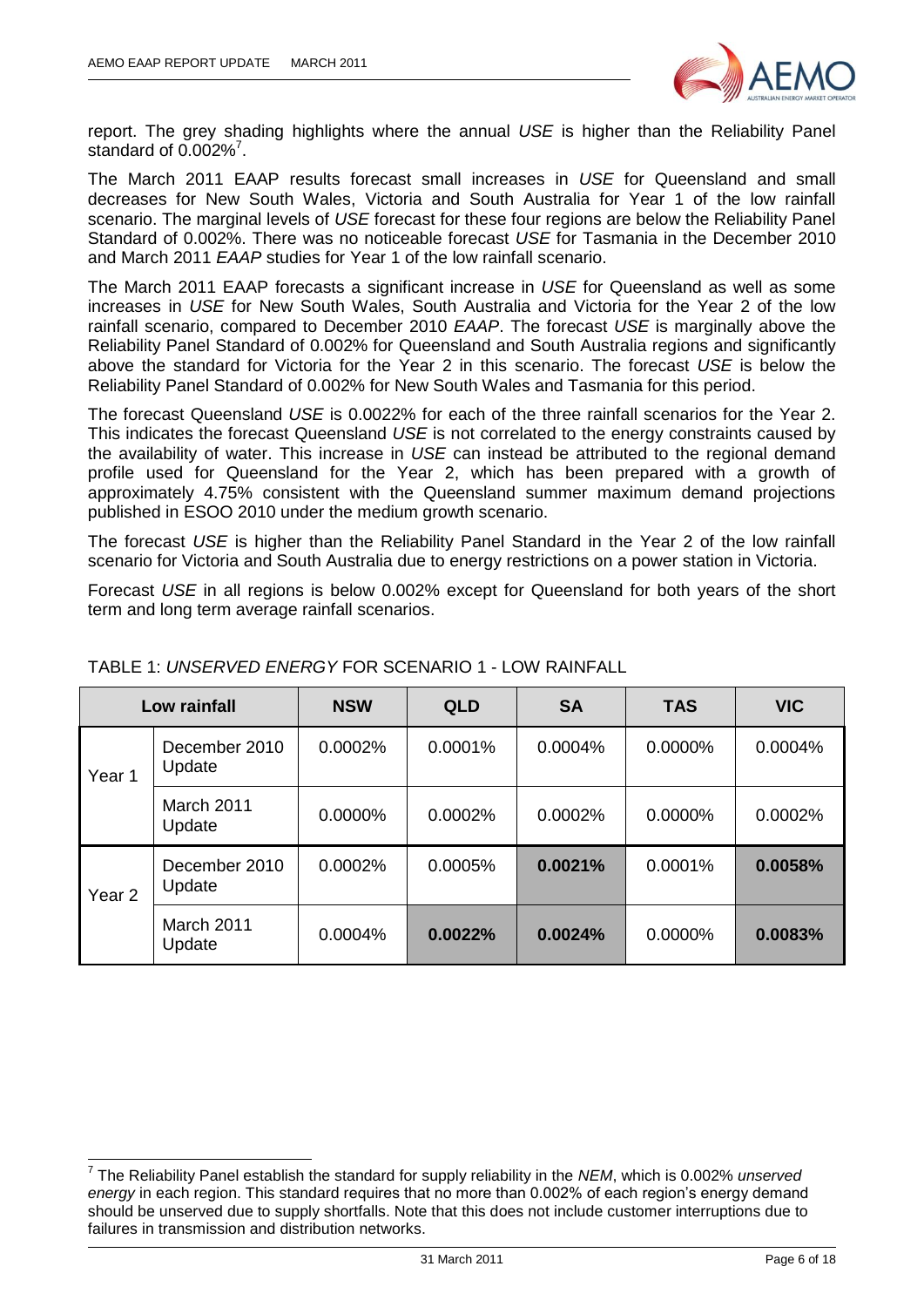

#### TABLE 2: *UNSERVED ENERGY* FOR SCENARIO 2 - SHORT TERM AVERAGE RAINFALL

|                   | Short term average<br>rainfall | <b>NSW</b> | <b>QLD</b> | <b>SA</b> | <b>TAS</b> | <b>VIC</b> |
|-------------------|--------------------------------|------------|------------|-----------|------------|------------|
| Year 1            | December 2010<br>Update        | 0.0001%    | 0.0001%    | 0.0004%   | $0.0000\%$ | 0.0004%    |
|                   | March 2011<br>Update           | 0.0000%    | 0.0002%    | 0.0002%   | 0.0000%    | 0.0001%    |
| Year <sub>2</sub> | December 2010<br>Update        | 0.0000%    | 0.0004%    | 0.0000%   | 0.0000%    | 0.0001%    |
|                   | March 2011<br>Update           | 0.0004%    | 0.0022%    | 0.0003%   | 0.0000%    | 0.0004%    |

#### TABLE 3: *UNSERVED ENERGY* FOR SCENARIO 3 - LONG TERM AVERAGE RAINFALL

|                   | Long term average<br>rainfall | <b>NSW</b> | <b>QLD</b> | <b>SA</b>  | <b>TAS</b> | <b>VIC</b> |
|-------------------|-------------------------------|------------|------------|------------|------------|------------|
| Year 1            | December<br>2010 Update       | 0.0001%    | 0.0001%    | 0.0004%    | 0.0000%    | 0.0004%    |
|                   | <b>March 2011</b><br>Update   | 0.0000%    | 0.0002%    | 0.0002%    | 0.0000%    | 0.0001%    |
| Year <sub>2</sub> | December<br>2010 Update       | 0.0002%    | 0.0005%    | $0.0000\%$ | $0.0000\%$ | 0.0002%    |
|                   | <b>March 2011</b><br>Update   | 0.0006%    | 0.0022%    | 0.0003%    | 0.0000%    | 0.0004%    |

### <span id="page-6-0"></span>**3 NEW GENERATION AND GENERATION RETIREMENTS**

#### <span id="page-6-1"></span>**3.1 New Generator Projects**

Based on the information published on the Generation Information Page $^8$ , as well as on the subsequent updates received, the following committed significant generator projects have been included in the model:

 8 The Generation Information Page is available on *AEMO* website at: <http://www.aemo.com.au/data/gendata.shtml>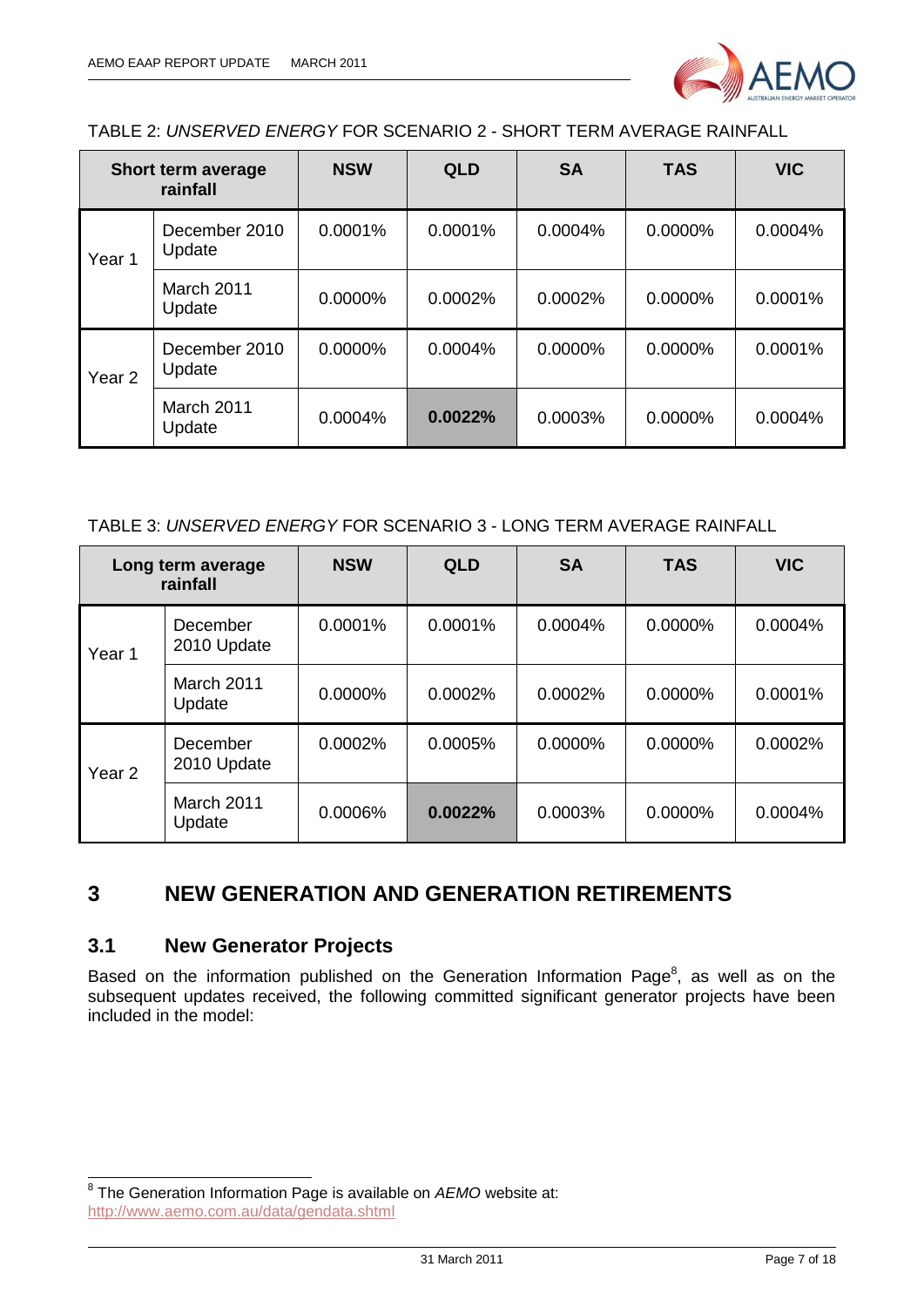

| <b>Station</b>                  | <b>State</b> | Capacity        | When           |
|---------------------------------|--------------|-----------------|----------------|
|                                 |              | 553 MW (winter) | Winter 2011    |
| Mortlake Stage 1                | <b>VIC</b>   | 518 MW (summer) |                |
| Oaklands wind farm              | <b>VIC</b>   | 67 MW           | Winter 2011    |
| Hallett 5 (The Bluff) wind farm | SА           | 53 MW           | Summer 2011/12 |
| Woodlawn wind farm              | <b>NSW</b>   | 42 MW           | Winter 2011    |
| Gunning wind farm               | <b>NSW</b>   | 46.5 MW         | Winter 2011    |

#### <span id="page-7-0"></span>**3.2 Retired Generation**

Based on the information published on the Generation Information Page, as well as the subsequent updates received, there were no retirements of Scheduled Generating Units modelled in March 2011 *EAAP* report.

Swanbank B2 and B4 units in Queensland region were assumed unavailable since these generating units would be in long term storage during the study period.

Munmorah No.3 and 4 units in New South Wales were assumed to be out of service with a recall time longer than 24 hours.

## <span id="page-7-1"></span>**4 DETAILED RESULTS**

The *EAAP* simulation studies provide forecasts of customer load that might not be able to be met during the study period. As the studies are probabilistic in nature, 400 simulation studies were performed for each rainfall scenario using both 10% Probability of Exceedence (POE) and 50% POE demand forecasts. The results of all of these simulation studies have been 'averaged' as explained in the section 5.2 of the *EAAP guidelines<sup>9</sup>* , using the following weightings:

Weighted result = 0.696 x 50% POE result + 0.304 x 10% POE result.

The above weighting is similar to the weightings used in studies for the 2010 National Transmission Network Development Plan<sup>10</sup>, and provides a balance by giving higher weighting to the more expected 50% POE results, whilst still capturing the influence of the more pessimistic 10% POE results.

The figures in the following tables represent the average monthly regional energy demand that was not able to be met in gigawatt hours (GWh).

The *EAAP* modelling is probabilistic in nature because it is not possible to be certain about future customer demand or generator failures, etc. As a result, the forecast *unserved energy* figures presented in the following tables should not be interpreted as certainty of blackouts, but rather as an estimate of what could occur. If customer demand is moderate to low, or generator failures do not occur at critical times, then the *unserved energy* estimates contained in this update are unlikely to eventuate.

Shaded cells indicate where *USE* exceeds the Reliability Panel Standard of 0.002% in a region.

 9 The *EAAP guidelines* are available at the following location on AEMO website: <http://www.aemo.com.au/electricityops/408-0001.html>

 $10$  The 2010 National Transmission Network Development Plan is available at the following location on AEMO website:

http://www.aemo.com.au/planning/ntndp.html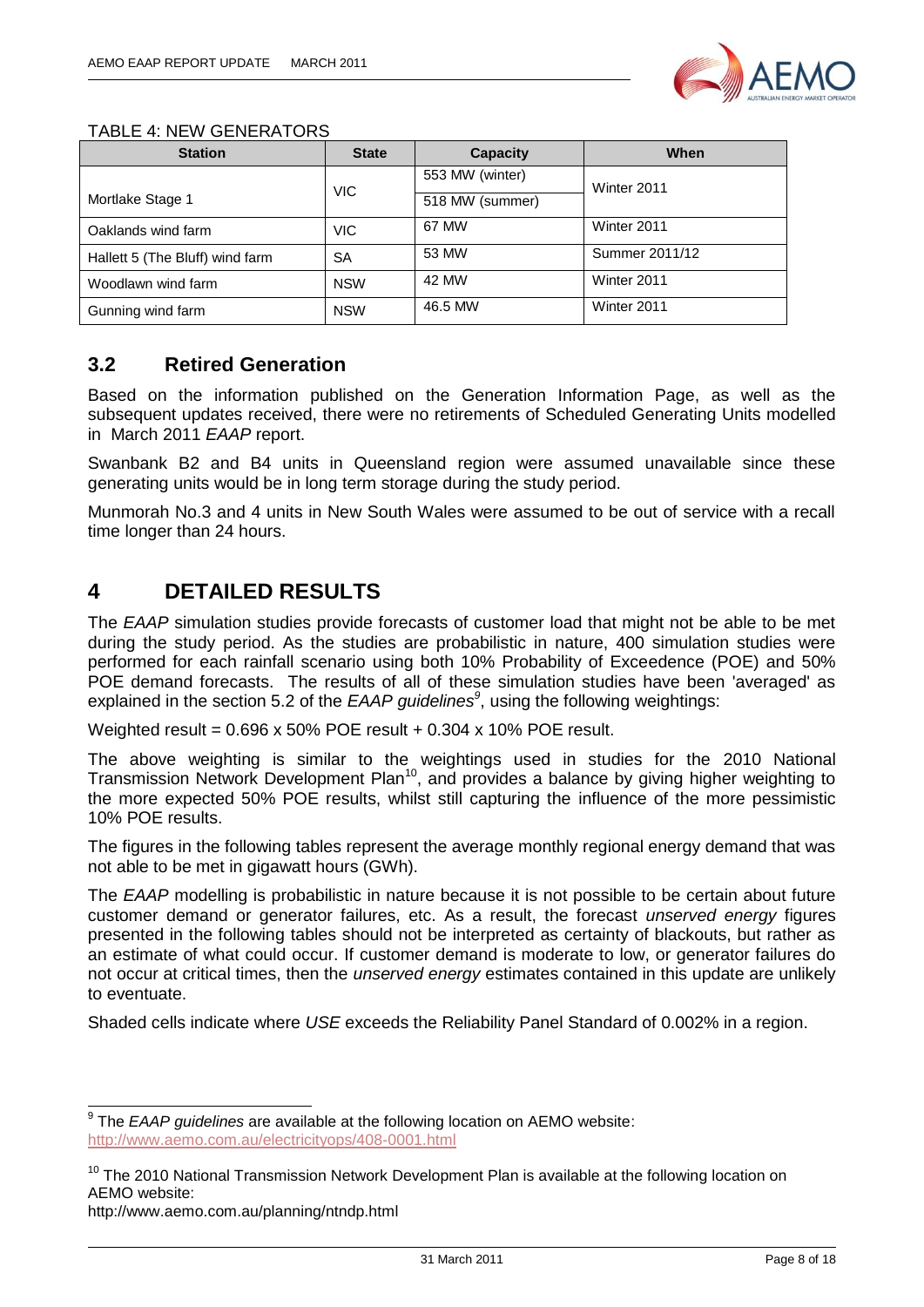

## <span id="page-8-0"></span>**4.1 Scenario 1: Low Rainfall - Forecast** *Unserved Energy* **(GWh)**

TABLE 5: FORECAST *USE* IN SCENARIO 1 – LOW RAINFALL

| <b>NSW</b><br>QLD<br><b>SA</b><br><b>TAS</b><br>Apr-11<br>0.000<br>0.000<br>0.000<br>0.000<br>May-11<br>0.000<br>0.000<br>0.000<br>0.000<br><b>Jun-11</b><br>0.000<br>0.000<br>0.000<br>0.000<br><b>Jul-11</b><br>0.000<br>0.000<br>0.000<br>0.000<br>Aug-11<br>0.002<br>0.000<br>0.000<br>0.000<br>Sep-11<br>0.000<br>0.000<br>0.000<br>0.000<br>Oct-11<br>0.000<br>0.000<br>0.000<br>0.000<br><b>Nov-11</b><br>0.000<br>0.000<br>0.000<br>0.000<br>Dec-11<br>0.000<br>0.000<br>0.005<br>0.000<br>$Jan-12$<br>0.003<br>0.020<br>0.000<br>0.000<br>Feb-12<br>0.005<br>0.063<br>0.000<br>0.000<br>Mar-12<br>0.000<br>0.052<br>0.024<br>0.000<br><b>Total GWh</b><br>0.000<br>0.009<br>0.140<br>0.025<br>Region %<br>0.0000%<br>0.0002%<br>0.0002%<br>0.0000%<br>Apr-12<br>0.000<br>0.000<br>0.000<br>0.000<br>May-12<br>0.000<br>0.000<br>0.000<br>0.000<br><b>Jun-12</b><br>0.000<br>0.000<br>0.000<br>0.000<br>$Jul-12$<br>0.000<br>0.002<br>0.000<br>0.000<br>Aug-12<br>0.000<br>0.001<br>0.000<br>0.000<br>Sep-12<br>0.000<br>0.000<br>0.000<br>0.000<br>Oct-12<br>0.000<br>0.000<br>0.000<br>0.000<br><b>Nov-12</b><br>0.000<br>0.000<br>0.008<br>0.000<br>Dec-12<br>0.001<br>0.068<br>0.000<br>0.000<br>$Jan-13$<br>0.002<br>0.506<br>0.031<br>0.000<br>Feb-13<br>0.345<br>0.583<br>0.015<br>0.000<br>Mar-13<br>0.003<br>0.160<br>0.286<br>0.000<br>0.351<br>1.327<br>0.332<br>0.000<br><b>Total GWh</b><br>0.0024%<br>0.0000%<br>0.0004%<br>0.0022%<br>Region % |  |  |            |
|-----------------------------------------------------------------------------------------------------------------------------------------------------------------------------------------------------------------------------------------------------------------------------------------------------------------------------------------------------------------------------------------------------------------------------------------------------------------------------------------------------------------------------------------------------------------------------------------------------------------------------------------------------------------------------------------------------------------------------------------------------------------------------------------------------------------------------------------------------------------------------------------------------------------------------------------------------------------------------------------------------------------------------------------------------------------------------------------------------------------------------------------------------------------------------------------------------------------------------------------------------------------------------------------------------------------------------------------------------------------------------------------------------------------------------------------------------------------------|--|--|------------|
|                                                                                                                                                                                                                                                                                                                                                                                                                                                                                                                                                                                                                                                                                                                                                                                                                                                                                                                                                                                                                                                                                                                                                                                                                                                                                                                                                                                                                                                                       |  |  | <b>VIC</b> |
|                                                                                                                                                                                                                                                                                                                                                                                                                                                                                                                                                                                                                                                                                                                                                                                                                                                                                                                                                                                                                                                                                                                                                                                                                                                                                                                                                                                                                                                                       |  |  | 0.000      |
|                                                                                                                                                                                                                                                                                                                                                                                                                                                                                                                                                                                                                                                                                                                                                                                                                                                                                                                                                                                                                                                                                                                                                                                                                                                                                                                                                                                                                                                                       |  |  | 0.000      |
|                                                                                                                                                                                                                                                                                                                                                                                                                                                                                                                                                                                                                                                                                                                                                                                                                                                                                                                                                                                                                                                                                                                                                                                                                                                                                                                                                                                                                                                                       |  |  | 0.000      |
|                                                                                                                                                                                                                                                                                                                                                                                                                                                                                                                                                                                                                                                                                                                                                                                                                                                                                                                                                                                                                                                                                                                                                                                                                                                                                                                                                                                                                                                                       |  |  | 0.000      |
|                                                                                                                                                                                                                                                                                                                                                                                                                                                                                                                                                                                                                                                                                                                                                                                                                                                                                                                                                                                                                                                                                                                                                                                                                                                                                                                                                                                                                                                                       |  |  | 0.000      |
|                                                                                                                                                                                                                                                                                                                                                                                                                                                                                                                                                                                                                                                                                                                                                                                                                                                                                                                                                                                                                                                                                                                                                                                                                                                                                                                                                                                                                                                                       |  |  | 0.000      |
|                                                                                                                                                                                                                                                                                                                                                                                                                                                                                                                                                                                                                                                                                                                                                                                                                                                                                                                                                                                                                                                                                                                                                                                                                                                                                                                                                                                                                                                                       |  |  | 0.000      |
|                                                                                                                                                                                                                                                                                                                                                                                                                                                                                                                                                                                                                                                                                                                                                                                                                                                                                                                                                                                                                                                                                                                                                                                                                                                                                                                                                                                                                                                                       |  |  | 0.000      |
|                                                                                                                                                                                                                                                                                                                                                                                                                                                                                                                                                                                                                                                                                                                                                                                                                                                                                                                                                                                                                                                                                                                                                                                                                                                                                                                                                                                                                                                                       |  |  | 0.000      |
|                                                                                                                                                                                                                                                                                                                                                                                                                                                                                                                                                                                                                                                                                                                                                                                                                                                                                                                                                                                                                                                                                                                                                                                                                                                                                                                                                                                                                                                                       |  |  | 0.005      |
|                                                                                                                                                                                                                                                                                                                                                                                                                                                                                                                                                                                                                                                                                                                                                                                                                                                                                                                                                                                                                                                                                                                                                                                                                                                                                                                                                                                                                                                                       |  |  | 0.006      |
|                                                                                                                                                                                                                                                                                                                                                                                                                                                                                                                                                                                                                                                                                                                                                                                                                                                                                                                                                                                                                                                                                                                                                                                                                                                                                                                                                                                                                                                                       |  |  | 0.075      |
|                                                                                                                                                                                                                                                                                                                                                                                                                                                                                                                                                                                                                                                                                                                                                                                                                                                                                                                                                                                                                                                                                                                                                                                                                                                                                                                                                                                                                                                                       |  |  | 0.086      |
|                                                                                                                                                                                                                                                                                                                                                                                                                                                                                                                                                                                                                                                                                                                                                                                                                                                                                                                                                                                                                                                                                                                                                                                                                                                                                                                                                                                                                                                                       |  |  | 0.0002%    |
|                                                                                                                                                                                                                                                                                                                                                                                                                                                                                                                                                                                                                                                                                                                                                                                                                                                                                                                                                                                                                                                                                                                                                                                                                                                                                                                                                                                                                                                                       |  |  | 0.000      |
|                                                                                                                                                                                                                                                                                                                                                                                                                                                                                                                                                                                                                                                                                                                                                                                                                                                                                                                                                                                                                                                                                                                                                                                                                                                                                                                                                                                                                                                                       |  |  | 0.000      |
|                                                                                                                                                                                                                                                                                                                                                                                                                                                                                                                                                                                                                                                                                                                                                                                                                                                                                                                                                                                                                                                                                                                                                                                                                                                                                                                                                                                                                                                                       |  |  | 0.000      |
|                                                                                                                                                                                                                                                                                                                                                                                                                                                                                                                                                                                                                                                                                                                                                                                                                                                                                                                                                                                                                                                                                                                                                                                                                                                                                                                                                                                                                                                                       |  |  | 0.000      |
|                                                                                                                                                                                                                                                                                                                                                                                                                                                                                                                                                                                                                                                                                                                                                                                                                                                                                                                                                                                                                                                                                                                                                                                                                                                                                                                                                                                                                                                                       |  |  | 0.000      |
|                                                                                                                                                                                                                                                                                                                                                                                                                                                                                                                                                                                                                                                                                                                                                                                                                                                                                                                                                                                                                                                                                                                                                                                                                                                                                                                                                                                                                                                                       |  |  | 0.000      |
|                                                                                                                                                                                                                                                                                                                                                                                                                                                                                                                                                                                                                                                                                                                                                                                                                                                                                                                                                                                                                                                                                                                                                                                                                                                                                                                                                                                                                                                                       |  |  | 0.000      |
|                                                                                                                                                                                                                                                                                                                                                                                                                                                                                                                                                                                                                                                                                                                                                                                                                                                                                                                                                                                                                                                                                                                                                                                                                                                                                                                                                                                                                                                                       |  |  | 0.000      |
|                                                                                                                                                                                                                                                                                                                                                                                                                                                                                                                                                                                                                                                                                                                                                                                                                                                                                                                                                                                                                                                                                                                                                                                                                                                                                                                                                                                                                                                                       |  |  | 0.006      |
|                                                                                                                                                                                                                                                                                                                                                                                                                                                                                                                                                                                                                                                                                                                                                                                                                                                                                                                                                                                                                                                                                                                                                                                                                                                                                                                                                                                                                                                                       |  |  | 0.654      |
|                                                                                                                                                                                                                                                                                                                                                                                                                                                                                                                                                                                                                                                                                                                                                                                                                                                                                                                                                                                                                                                                                                                                                                                                                                                                                                                                                                                                                                                                       |  |  | 2.563      |
|                                                                                                                                                                                                                                                                                                                                                                                                                                                                                                                                                                                                                                                                                                                                                                                                                                                                                                                                                                                                                                                                                                                                                                                                                                                                                                                                                                                                                                                                       |  |  | 1.132      |
|                                                                                                                                                                                                                                                                                                                                                                                                                                                                                                                                                                                                                                                                                                                                                                                                                                                                                                                                                                                                                                                                                                                                                                                                                                                                                                                                                                                                                                                                       |  |  | 4.356      |
|                                                                                                                                                                                                                                                                                                                                                                                                                                                                                                                                                                                                                                                                                                                                                                                                                                                                                                                                                                                                                                                                                                                                                                                                                                                                                                                                                                                                                                                                       |  |  | 0.0083%    |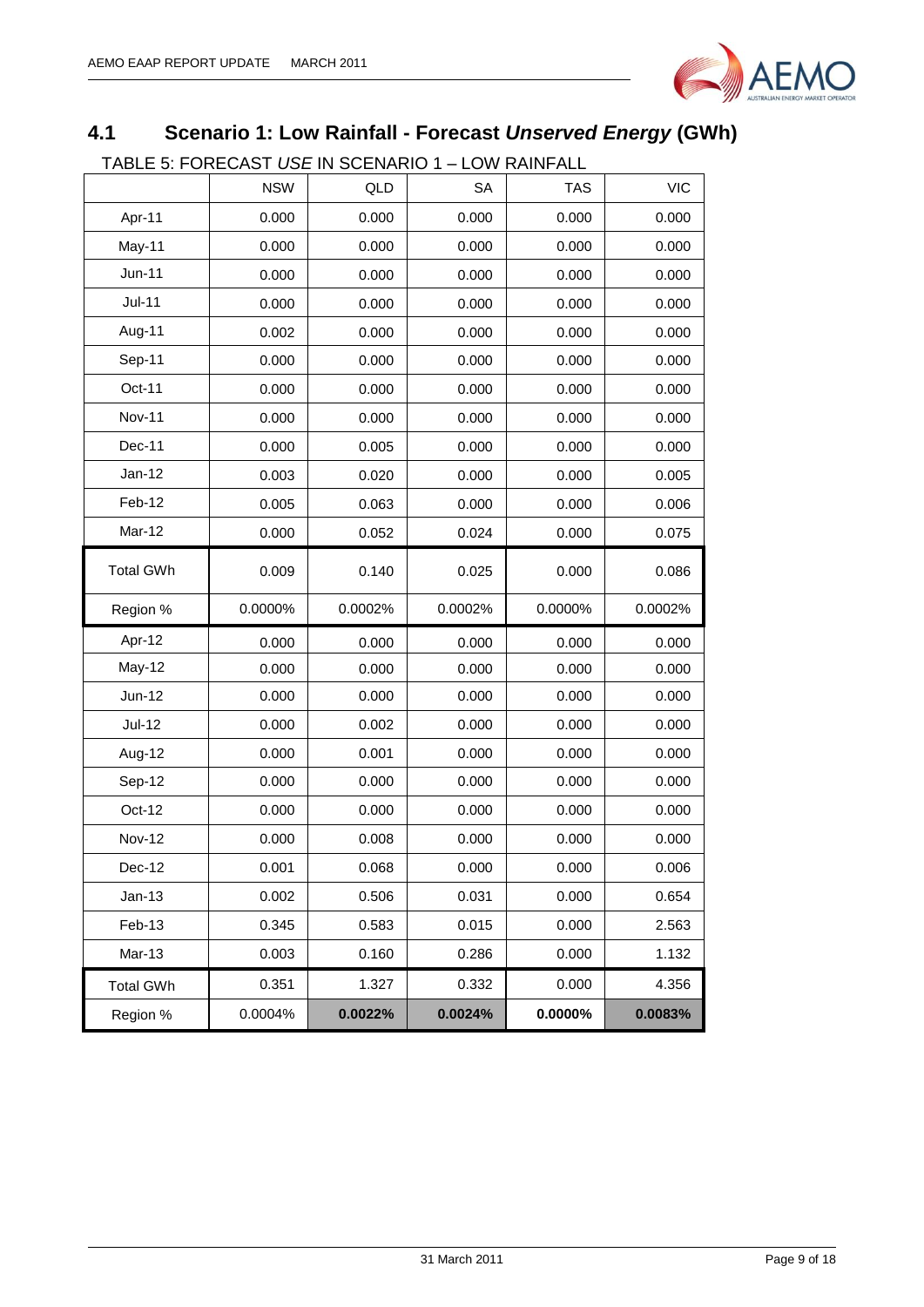

## <span id="page-9-0"></span>**4.2 Scenario 2: Short Term Average Rainfall - Forecast** *Unserved Energy* **(GWh)**

| <u> IADLE 0. FUNEUAST USE IN SUENANIU Z – SHUNT TENNI AVENAUE NAINFA</u> |            |         |           |            |            |
|--------------------------------------------------------------------------|------------|---------|-----------|------------|------------|
|                                                                          | <b>NSW</b> | QLD     | <b>SA</b> | <b>TAS</b> | <b>VIC</b> |
| Apr-11                                                                   | 0.000      | 0.000   | 0.000     | 0.000      | 0.000      |
| May-11                                                                   | 0.000      | 0.000   | 0.000     | 0.000      | 0.000      |
| Jun-11                                                                   | 0.000      | 0.000   | 0.000     | 0.000      | 0.000      |
| <b>Jul-11</b>                                                            | 0.000      | 0.000   | 0.000     | 0.000      | 0.000      |
| Aug-11                                                                   | 0.002      | 0.000   | 0.000     | 0.000      | 0.000      |
| Sep-11                                                                   | 0.000      | 0.000   | 0.000     | 0.000      | 0.000      |
| Oct-11                                                                   | 0.000      | 0.000   | 0.000     | 0.000      | 0.000      |
| <b>Nov-11</b>                                                            | 0.000      | 0.000   | 0.000     | 0.000      | 0.000      |
| Dec-11                                                                   | 0.000      | 0.005   | 0.000     | 0.000      | 0.000      |
| $Jan-12$                                                                 | 0.004      | 0.021   | 0.000     | 0.000      | 0.005      |
| Feb-12                                                                   | 0.004      | 0.063   | 0.000     | 0.000      | 0.004      |
| Mar-12                                                                   | 0.000      | 0.052   | 0.021     | 0.000      | 0.066      |
| <b>Total GWh</b>                                                         | 0.010      | 0.141   | 0.022     | 0.000      | 0.075      |
| Region %                                                                 | 0.0000%    | 0.0002% | 0.0002%   | 0.0000%    | 0.0001%    |
| Apr-12                                                                   | 0.000      | 0.000   | 0.000     | 0.000      | 0.000      |
| May-12                                                                   | 0.000      | 0.000   | 0.000     | 0.000      | 0.000      |
| Jun-12                                                                   | 0.000      | 0.000   | 0.000     | 0.000      | 0.000      |
| Jul-12                                                                   | 0.000      | 0.002   | 0.000     | 0.000      | 0.000      |
| Aug-12                                                                   | 0.000      | 0.001   | 0.000     | 0.000      | 0.000      |
| Sep-12                                                                   | 0.000      | 0.000   | 0.000     | 0.000      | 0.000      |
| Oct-12                                                                   | 0.000      | 0.000   | 0.000     | 0.000      | 0.000      |
| <b>Nov-12</b>                                                            | 0.000      | 0.008   | 0.000     | 0.000      | 0.000      |
| Dec-12                                                                   | 0.001      | 0.068   | 0.000     | 0.000      | 0.000      |
| $Jan-13$                                                                 | 0.003      | 0.503   | 0.001     | 0.000      | 0.006      |
| Feb-13                                                                   | 0.303      | 0.584   | 0.001     | 0.000      | 0.079      |
| Mar-13                                                                   | 0.003      | 0.159   | 0.040     | 0.000      | 0.107      |
| <b>Total GWh</b>                                                         | 0.309      | 1.325   | 0.042     | 0.000      | 0.192      |
| Region %                                                                 | 0.0004%    | 0.0022% | 0.0003%   | 0.0000%    | 0.0004%    |

## TABLE 6: FORECAST *USE* IN SCENARIO 2 – SHORT TERM AVERAGE RAINFALL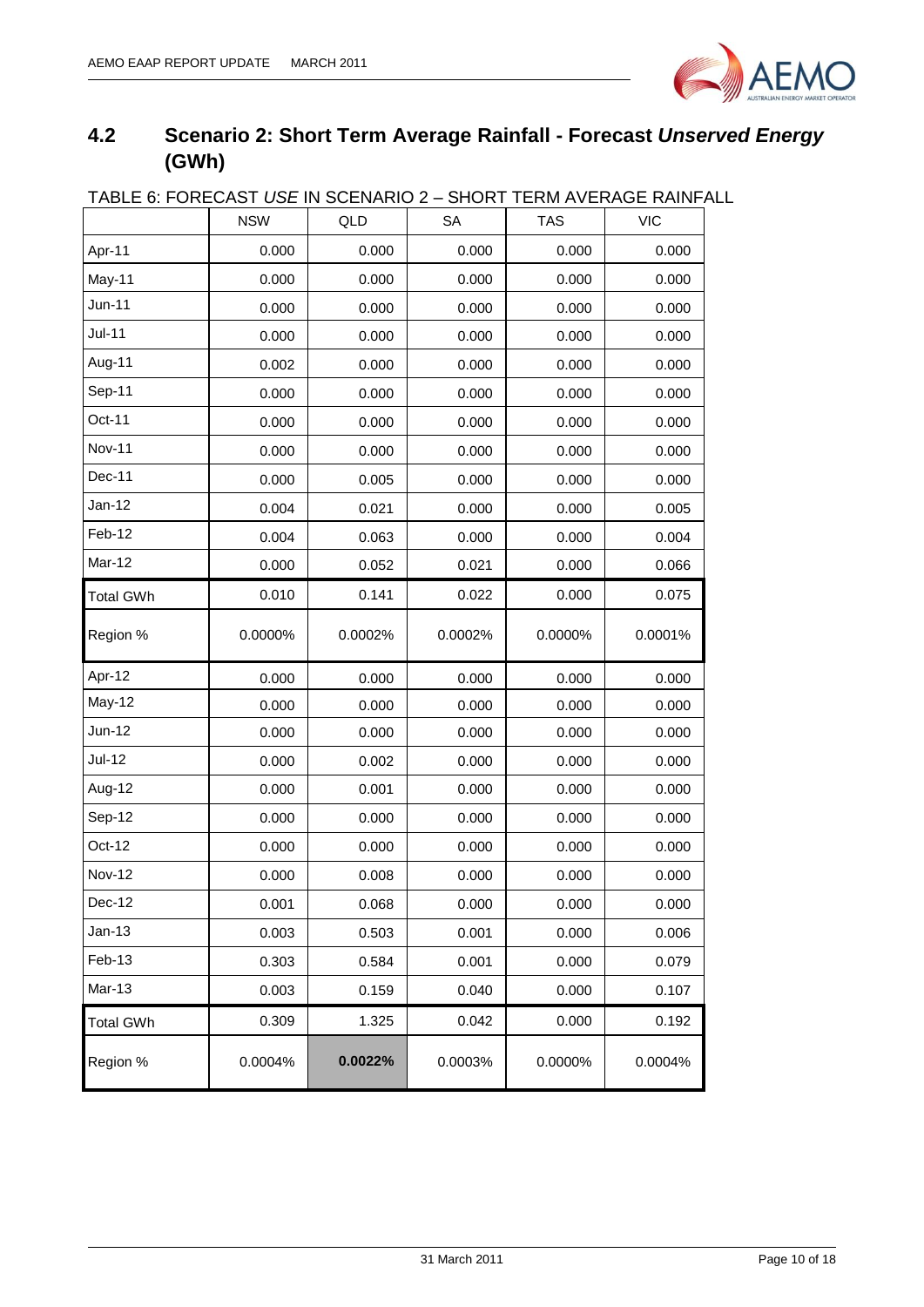

## <span id="page-10-0"></span>**4.3 Scenario 3: Long Term Average Rainfall - Forecast** *Unserved Energy* **(GWh)**

| TABLE 7: FORECAST <i>USE</i> IN SCENARIO 3 – LONG TERM AVERAGE RAINFAL |            |         |           |            |            |
|------------------------------------------------------------------------|------------|---------|-----------|------------|------------|
|                                                                        | <b>NSW</b> | QLD     | <b>SA</b> | <b>TAS</b> | <b>VIC</b> |
| Apr-11                                                                 | 0.000      | 0.000   | 0.000     | 0.000      | 0.000      |
| May-11                                                                 | 0.000      | 0.000   | 0.000     | 0.000      | 0.000      |
| <b>Jun-11</b>                                                          | 0.000      | 0.000   | 0.000     | 0.000      | 0.000      |
| <b>Jul-11</b>                                                          | 0.000      | 0.000   | 0.000     | 0.000      | 0.000      |
| Aug-11                                                                 | 0.004      | 0.000   | 0.000     | 0.000      | 0.000      |
| Sep-11                                                                 | 0.000      | 0.000   | 0.000     | 0.000      | 0.000      |
| Oct-11                                                                 | 0.000      | 0.000   | 0.000     | 0.000      | 0.000      |
| <b>Nov-11</b>                                                          | 0.000      | 0.000   | 0.000     | 0.000      | 0.000      |
| Dec-11                                                                 | 0.000      | 0.005   | 0.000     | 0.000      | 0.000      |
| Jan-12                                                                 | 0.003      | 0.020   | 0.000     | 0.000      | 0.003      |
| Feb-12                                                                 | 0.004      | 0.063   | 0.000     | 0.000      | 0.005      |
| Mar-12                                                                 | 0.000      | 0.052   | 0.020     | 0.000      | 0.062      |
| <b>Total GWh</b>                                                       | 0.012      | 0.140   | 0.020     | 0.000      | 0.070      |
| Region %                                                               | 0.0000%    | 0.0002% | 0.0002%   | 0.0000%    | 0.0001%    |
| Apr-12                                                                 | 0.000      | 0.000   | 0.000     | 0.000      | 0.000      |
| May-12                                                                 | 0.000      | 0.000   | 0.000     | 0.000      | 0.000      |
| Jun-12                                                                 | 0.000      | 0.000   | 0.000     | 0.000      | 0.000      |
| <b>Jul-12</b>                                                          | 0.000      | 0.002   | 0.000     | 0.000      | 0.000      |
| Aug-12                                                                 | 0.000      | 0.001   | 0.000     | 0.000      | 0.000      |
| Sep-12                                                                 | 0.000      | 0.000   | 0.000     | 0.000      | 0.000      |
| Oct-12                                                                 | 0.000      | 0.000   | 0.000     | 0.000      | 0.000      |
| <b>Nov-12</b>                                                          | 0.000      | 0.008   | 0.000     | 0.000      | 0.000      |
| Dec-12                                                                 | 0.001      | 0.067   | 0.000     | 0.000      | 0.000      |
| $Jan-13$                                                               | 0.001      | 0.502   | 0.001     | 0.000      | 0.011      |
| Feb-13                                                                 | 0.456      | 0.581   | 0.001     | 0.000      | 0.097      |
| Mar-13                                                                 | 0.005      | 0.159   | 0.039     | 0.000      | 0.106      |
| <b>Total GWh</b>                                                       | 0.463      | 1.320   | 0.042     | 0.000      | 0.214      |
| Region %                                                               | 0.0006%    | 0.0022% | 0.0003%   | 0.0000%    | 0.0004%    |

## TABLE 7: FORECAST *USE* IN SCENARIO 3 – LONG TERM AVERAGE RAINFALL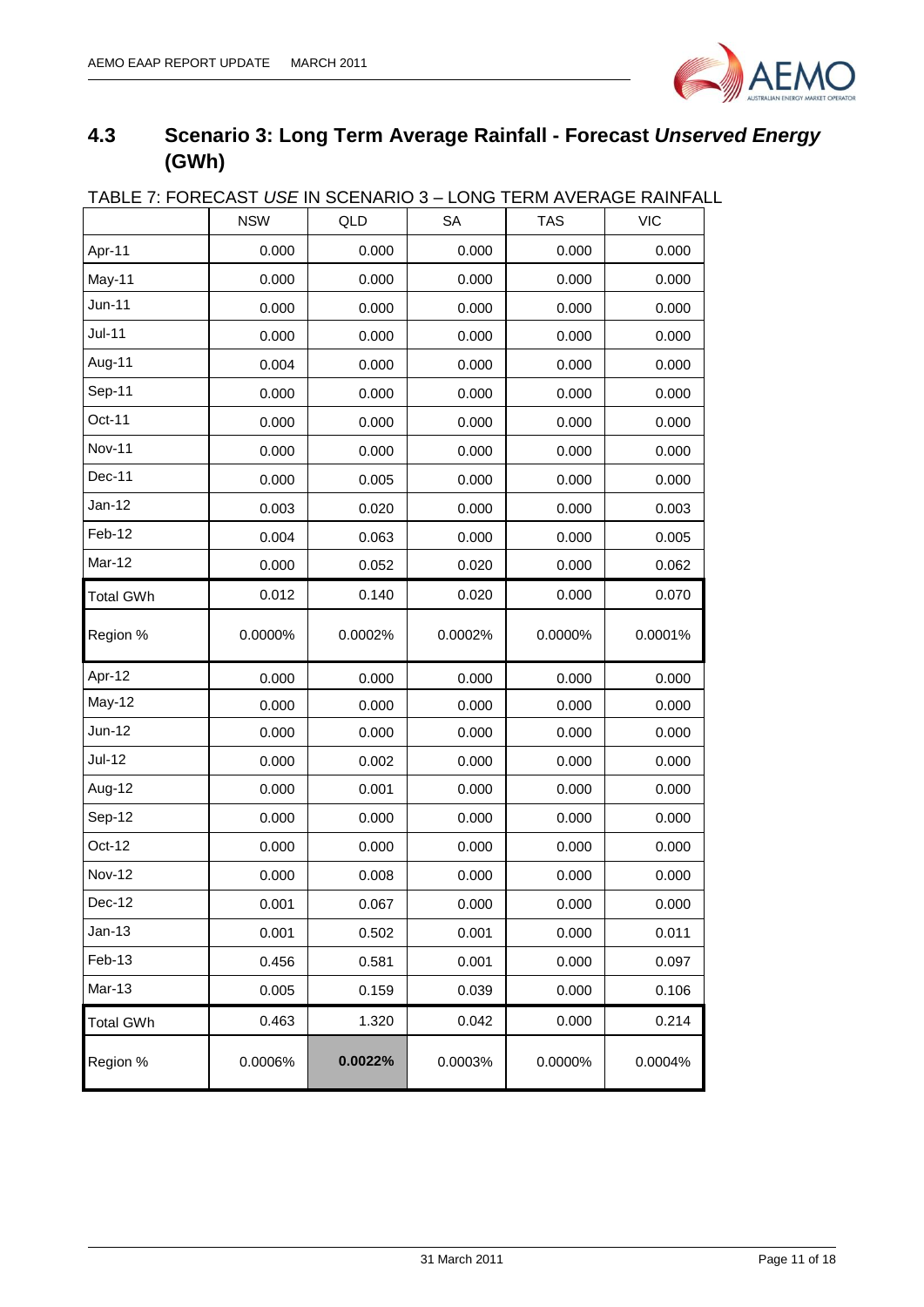

### <span id="page-11-0"></span>**4.4 FORECAST MONTHLY ENERGY GENERATION ON** *NEM***-WIDE BASIS**

#### TABLE 8: FORECAST MONTHLY ENERGY GENERATION ON *NEM*-WIDE BASIS

|               | Low<br>Rainfall | Short-Term<br>Average Rainfall | Long-Term<br>Average Rainfall |
|---------------|-----------------|--------------------------------|-------------------------------|
| Apr-11        | 16541.234       | 16524.145                      | 16561.732                     |
| May-11        | 18336.047       | 18329.291                      | 18362.670                     |
| $Jun-11$      | 18007.178       | 18007.674                      | 18002.814                     |
| Jul-11        | 19171.650       | 19169.027                      | 19176.135                     |
| Aug-11        | 18769.730       | 18778.131                      | 18779.506                     |
| Sep-11        | 17288.395       | 17274.400                      | 17268.941                     |
| Oct-11        | 17343.264       | 17337.074                      | 17369.133                     |
| <b>Nov-11</b> | 17502.467       | 17521.234                      | 17521.895                     |
| Dec-11        | 18159.381       | 18148.086                      | 18162.639                     |
| $Jan-12$      | 19260.852       | 19252.887                      | 19283.074                     |
| Feb-12        | 18089.586       | 18125.996                      | 18156.393                     |
| Mar-12        | 18721.230       | 18734.625                      | 18714.412                     |
|               |                 |                                |                               |
| Total GWh     | 217191.016      | 217202.578                     | 217359.344                    |
| Apr-12        | 16963.389       | 16936.957                      | 16958.348                     |
| May-12        | 18720.770       | 18724.701                      | 18707.760                     |
| Jun-12        | 18438.258       | 18463.012                      | 18443.066                     |
| Jul-12        | 19691.428       | 19693.467                      | 19690.766                     |
| Aug-12        | 19248.500       | 19264.072                      | 19247.695                     |
| Sep-12        | 17533.715       | 17568.250                      | 17542.762                     |
| Oct-12        | 17922.732       | 17922.953                      | 17918.695                     |
| <b>Nov-12</b> | 17901.994       | 17917.146                      | 17919.031                     |
| Dec-12        | 18598.918       | 18604.223                      | 18584.182                     |
| Jan-13        | 19804.607       | 19821.996                      | 19816.461                     |
| $Feb-13$      | 17909.486       | 17890.637                      | 17892.377                     |
| Mar-13        | 19253.057       | 19245.029                      | 19253.738                     |

#### <span id="page-11-1"></span>**4.5** *USE* **Distributions**

The *USE* distribution graphs are used to show how many *EAAP* simulation studies (Monte Carlo iterations) exceeded a given *USE* level. The *USE* values are expressed as a percentage of regional energy. This is to allow easier reference to the Reliability Panel standard of 0.002% *USE*.

Separate graphs are presented for the 10% and 50% POE simulations.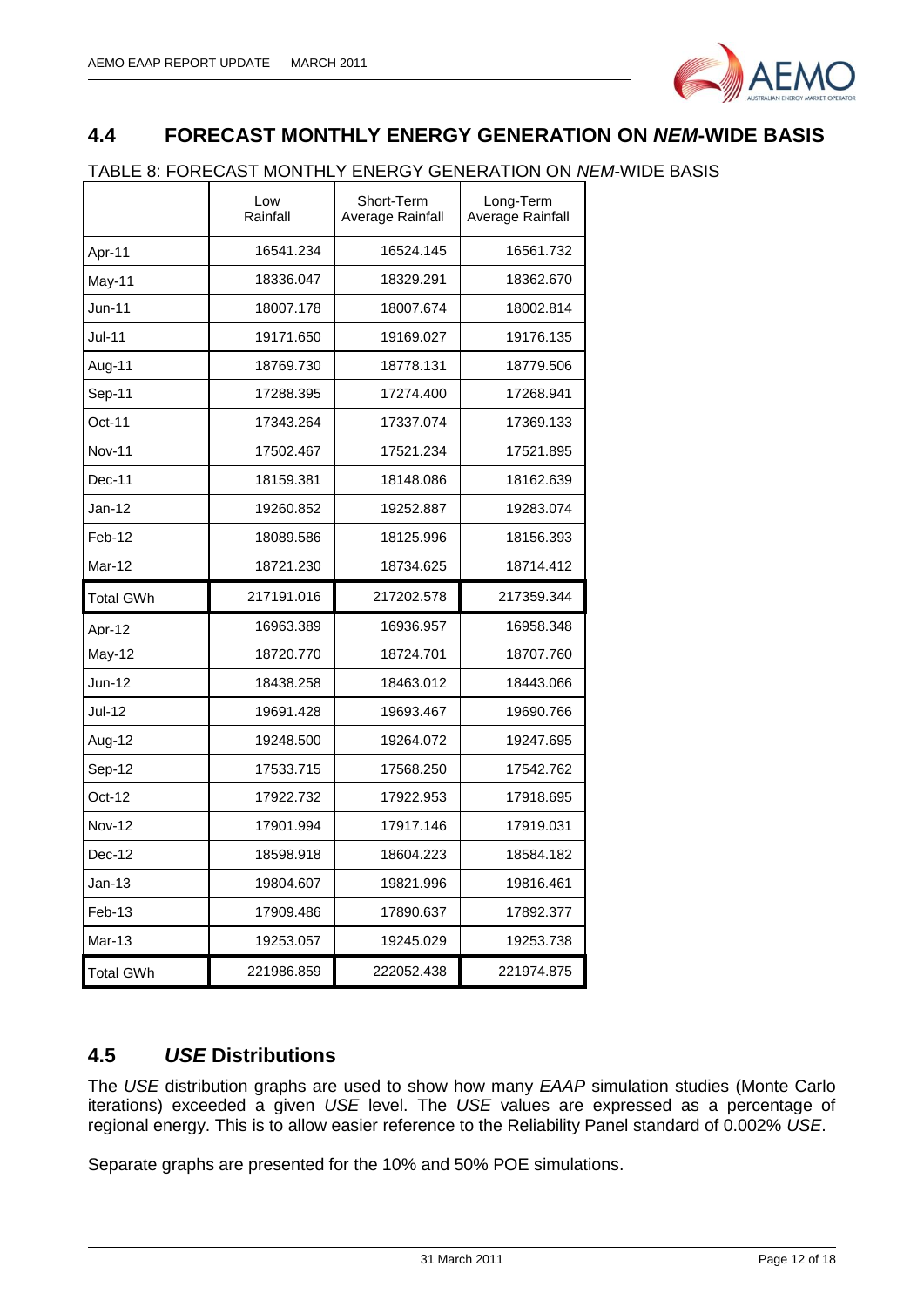



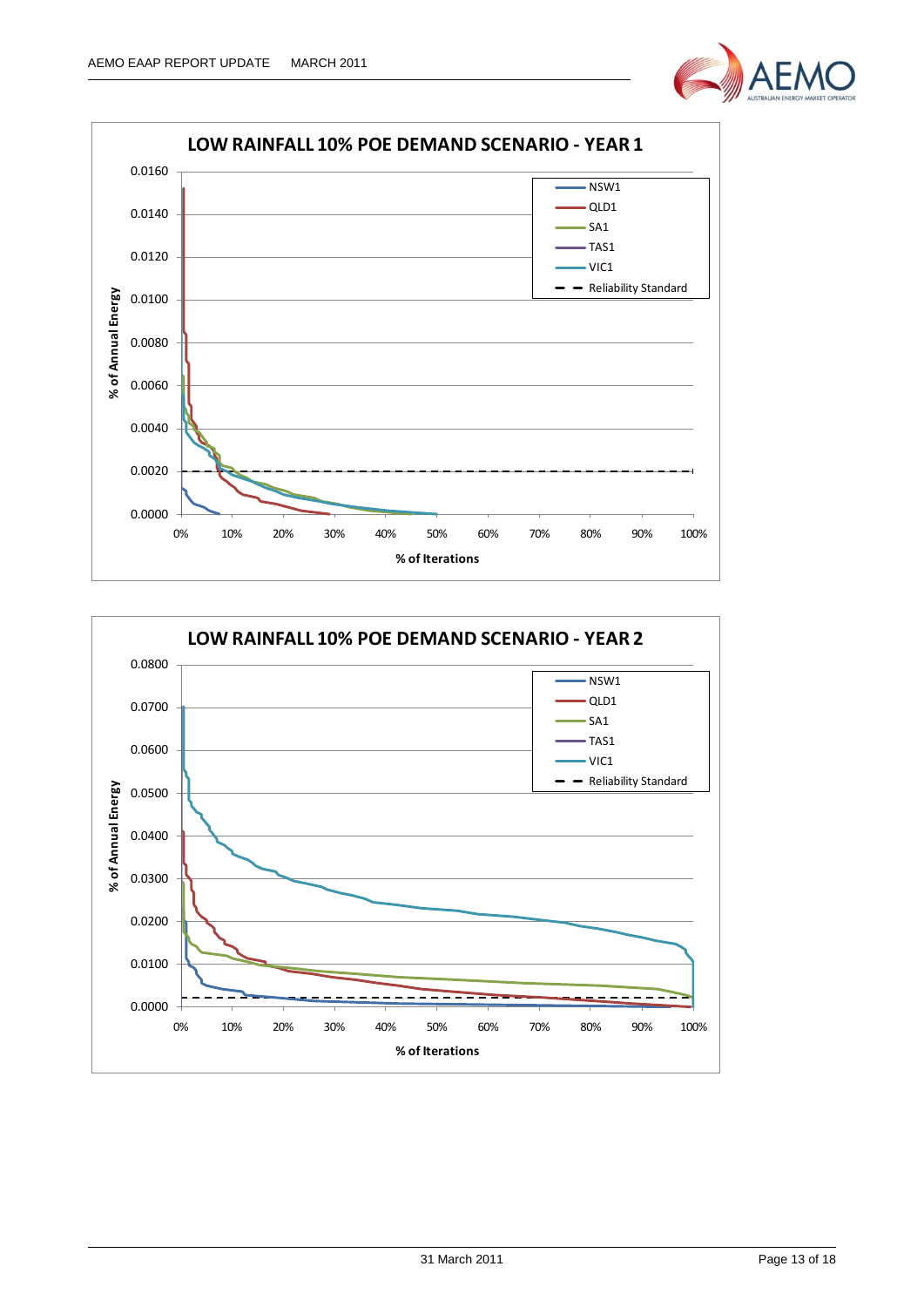



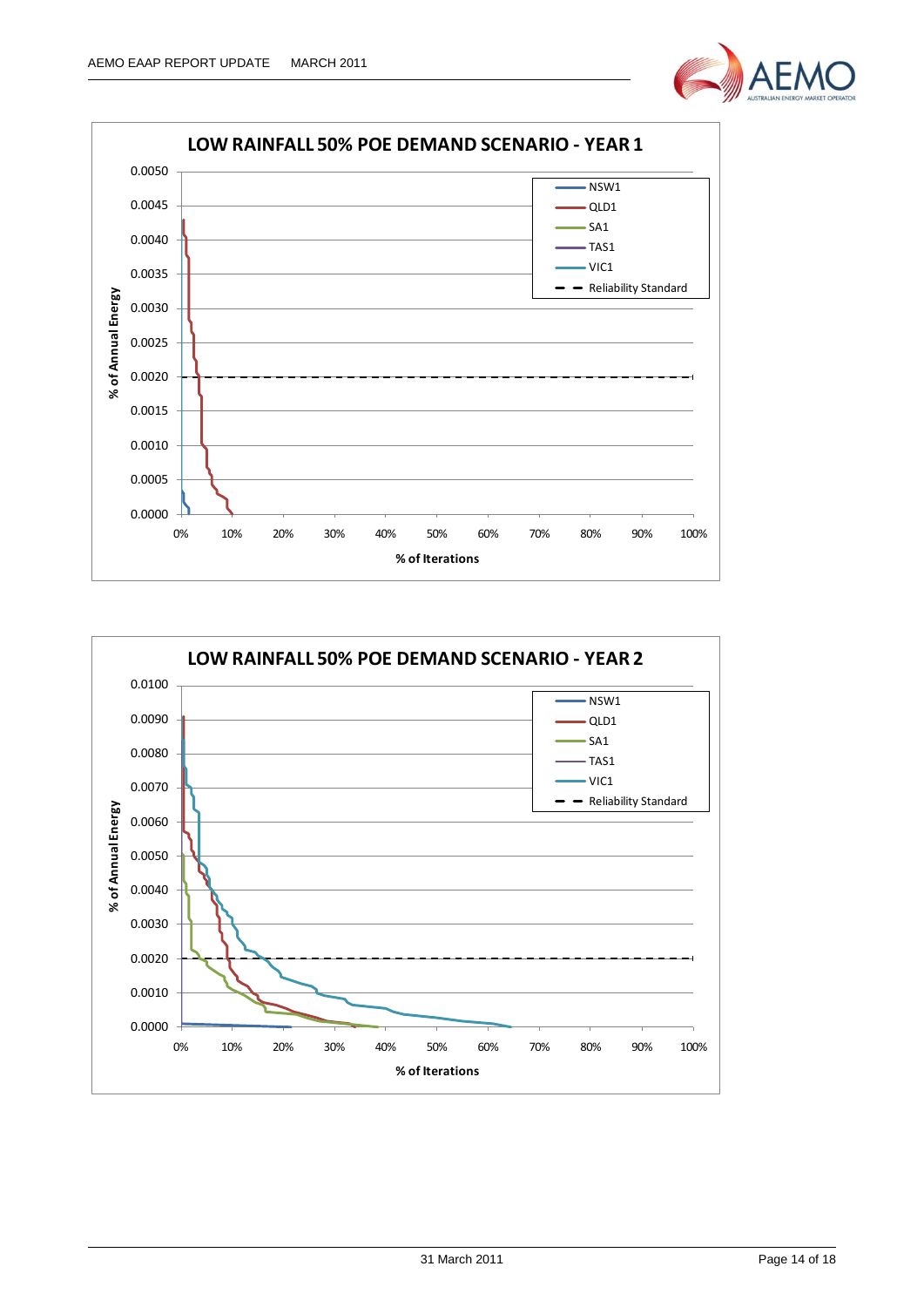



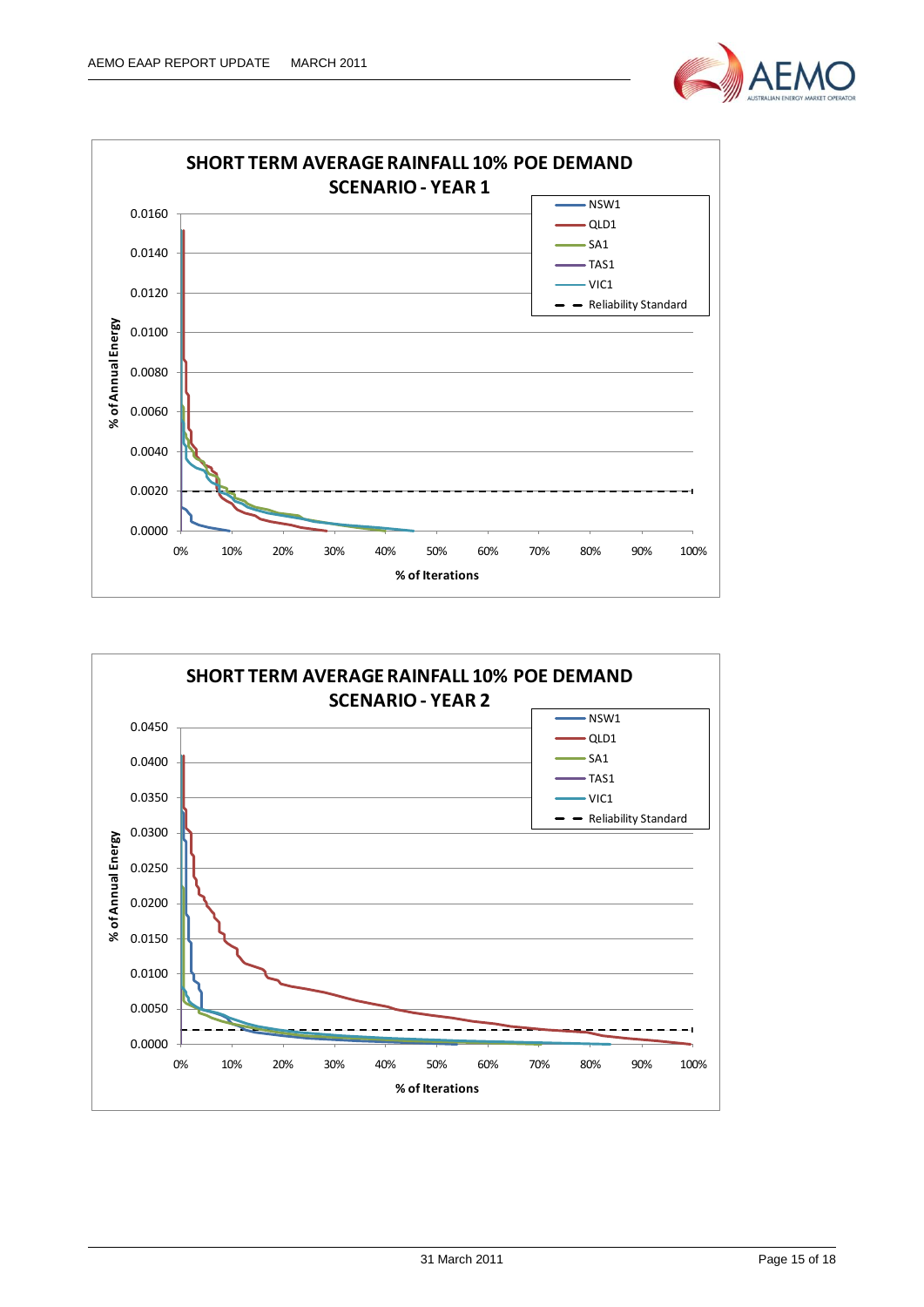



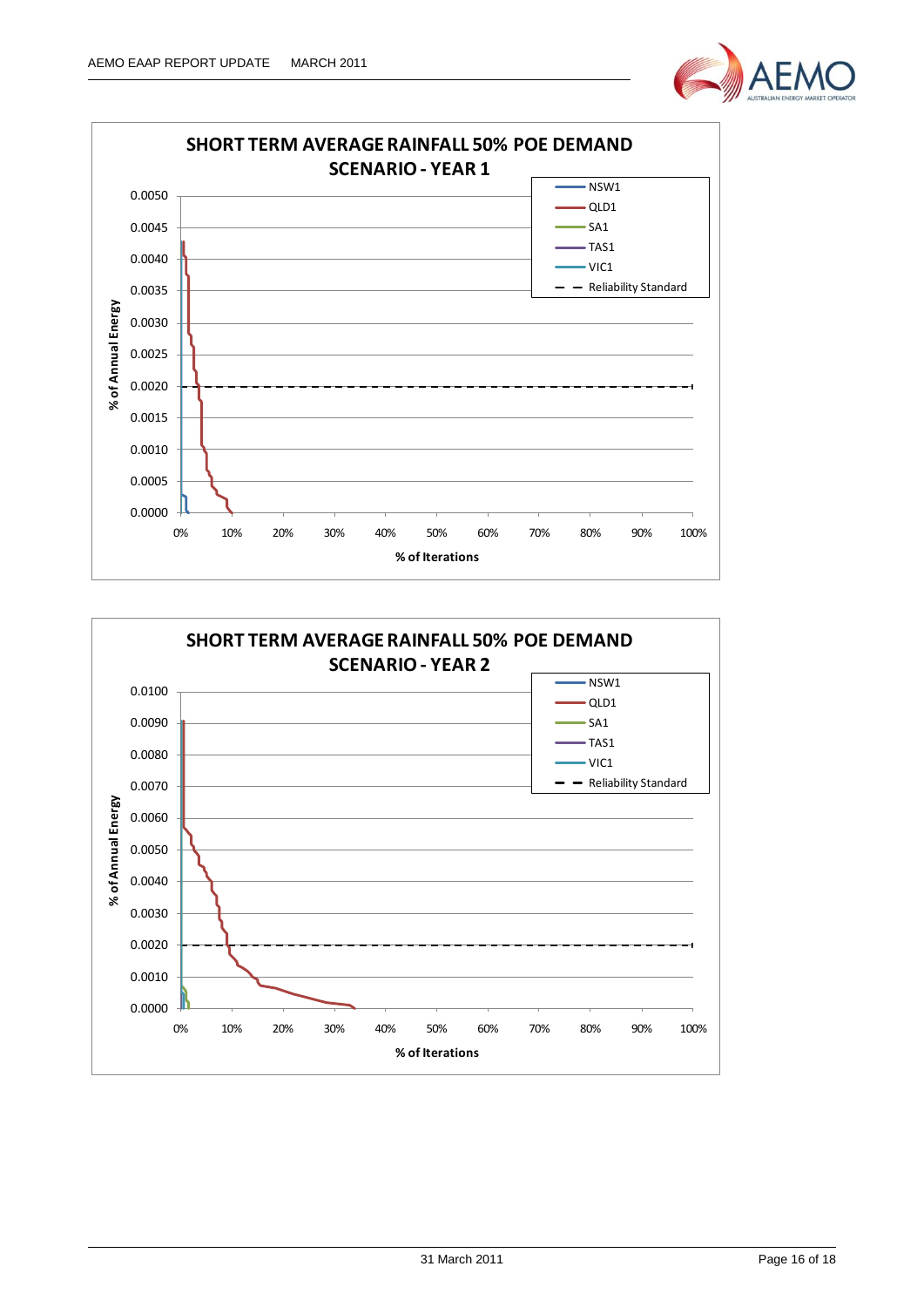